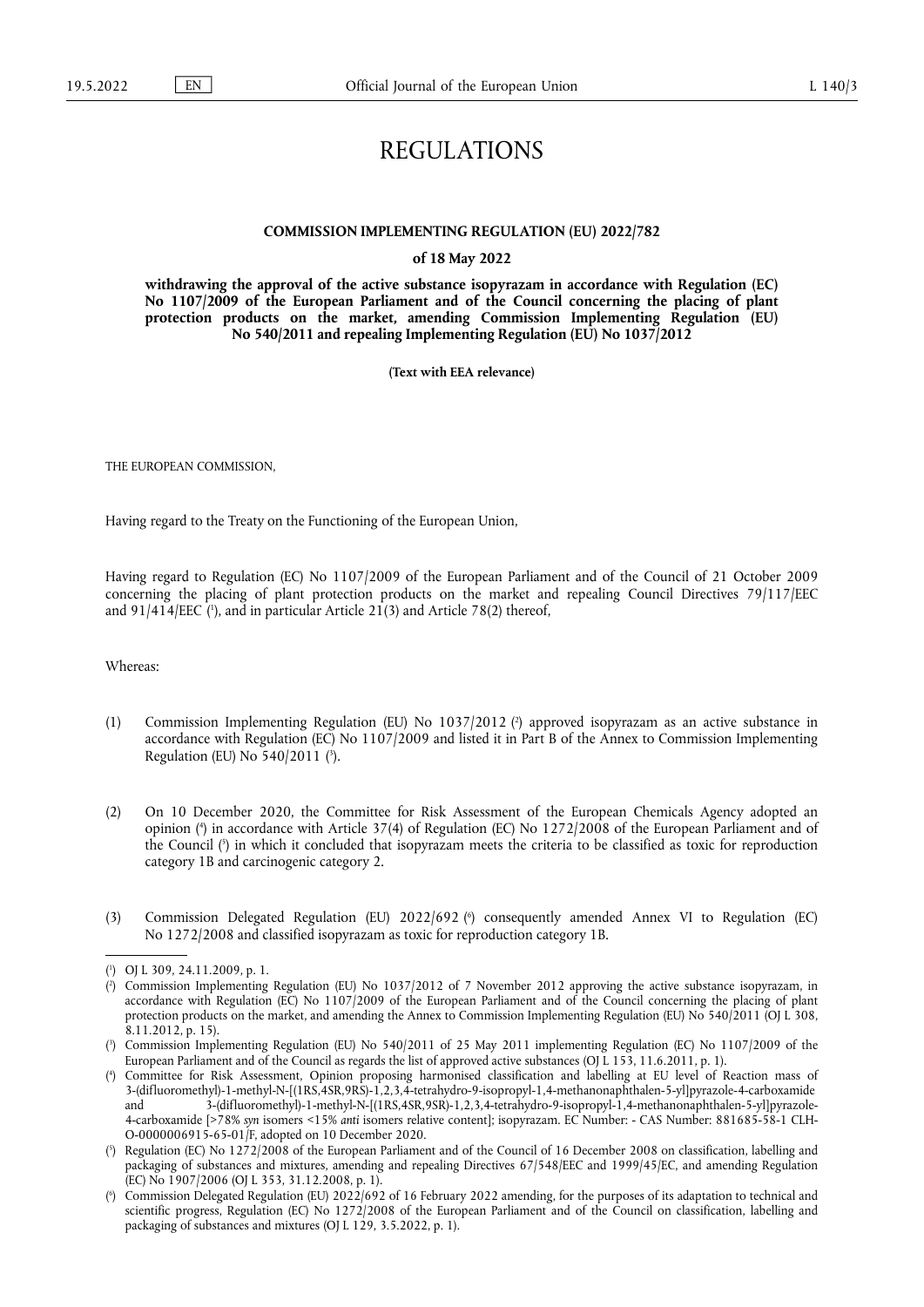- (4) Under point 3.6.4 of Annex II to Regulation (EC) No 1107/2009 an active substance is only to be approved if it is not or has not to be classified in accordance with the provisions of Regulation (EC) No 1272/2008 as toxic for reproduction category 1B, unless the exposure of humans to that substance in a plant protection product under realistic proposed conditions of use is negligible.
- <span id="page-1-1"></span>(5) For the representative uses of isopyrazam, residues of isopyrazam on food and feed exceed the default value within the meaning of Article 18(1), point (b), of Regulation (EC) No 396/2005 of the European Parliament and of the Council [\(](#page-1-0) 7 ), therefore the condition of negligible exposure with respect to dietary exposure is not met.
- (6) Consequently, isopyrazam no longer fulfils the criterion for approval laid down in point 3.6.4 of Annex II to Regulation (EC) No 1107/2009.
- (7) In accordance with Article 21(1) of Regulation (EC) No 1107/2009, the Commission informed the Member States, the European Food Safety Authority and the applicant that it considered the approval criterion laid down in point 3.6.4 of Annex II to Regulation (EC) No 1107/2009 may no longer be met given that isopyrazam meets the criteria to be classified as toxic for reproduction category 1B and invited the applicant to submit its comments.
- (8) The applicant neither provided any information to demonstrate negligible exposure nor any evidence that the conditions of Article 4(7) of Regulation (EC) No 1107/2009, concerning substances which are needed to control a serious danger to plant health that cannot be contained by other available means, are fulfilled.
- (9) Consequently, it is appropriate to withdraw the approval of isopyrazam.
- (10) The Annex to Implementing Regulation (EU) No 540/2011 should therefore be amended accordingly and Implementing Regulation (EU) No 1037/2012 should be repealed.
- (11) Member States should be provided with sufficient time to withdraw authorisations for plant protection products containing isopyrazam.
- (12) For plant protection products containing isopyrazam, where Member States grant any grace period in accordance with Article 46 of Regulation (EC) No  $1107/2009$ , that period should be as short as possible and expire no later than 6 months from the date of entry into force of this Regulation.
- (13) This Regulation does not prevent the submission of a further application for the approval of isopyrazam pursuant to Article 7 of Regulation (EC) No 1107/2009.
- (14) The measures provided for in this Regulation are in accordance with the opinion of the Standing Committee on Plants, Animals, Food and Feed,

HAS ADOPTED THIS REGULATION:

*Article 1*

#### **Withdrawal of approval**

The approval of the active substance isopyrazam is withdrawn.

<span id="page-1-0"></span>[<sup>\(</sup>](#page-1-1) 7 ) Regulation (EC) No 396/2005 of the European Parliament and of the Council of 23 February 2005 on maximum residue levels of pesticides in or on food and feed of plant and animal origin and amending Council Directive 91/414/EEC (OJ L 70, 16.3.2005, p. 1).